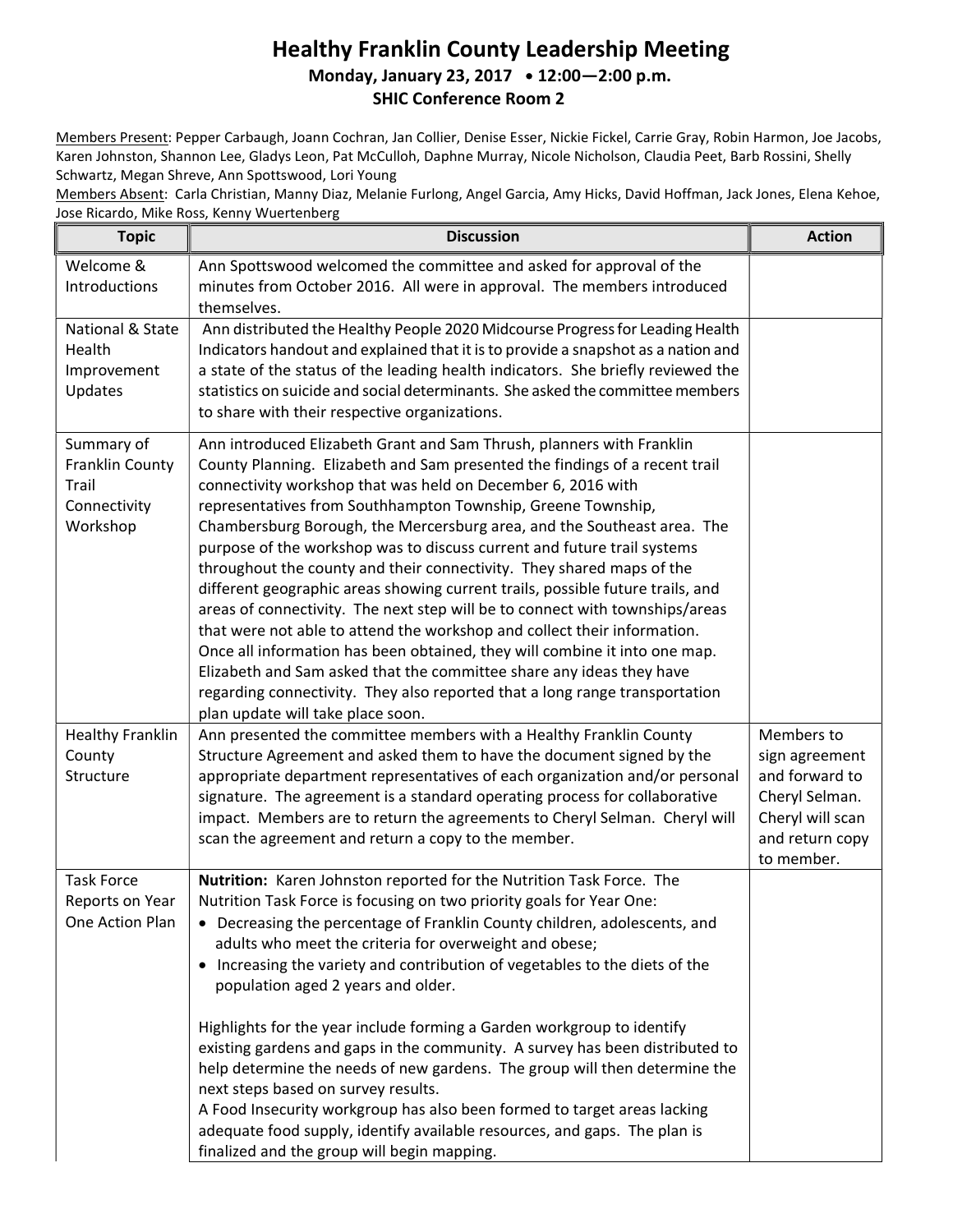## Healthy Franklin County Leadership Meeting

Monday, January 23, 2017 • 12:00-2:00 p.m.

SHIC Conference Room 2

| <b>Topic</b> | <b>Discussion</b>                                                                                                                                                                                                                                                                                                                                                                                                                                                                                                                                                                                                                                                                                                                                                                                                                                                                                                                                                                                                             | <b>Action</b>                                                 |
|--------------|-------------------------------------------------------------------------------------------------------------------------------------------------------------------------------------------------------------------------------------------------------------------------------------------------------------------------------------------------------------------------------------------------------------------------------------------------------------------------------------------------------------------------------------------------------------------------------------------------------------------------------------------------------------------------------------------------------------------------------------------------------------------------------------------------------------------------------------------------------------------------------------------------------------------------------------------------------------------------------------------------------------------------------|---------------------------------------------------------------|
|              | They are also considering adding an education and policy workgroup in the<br>future, and will be focusing on the Waynesboro school district for year 2<br>mapping.                                                                                                                                                                                                                                                                                                                                                                                                                                                                                                                                                                                                                                                                                                                                                                                                                                                            |                                                               |
|              | Mental Health: Lori Young reported for the Mental Health Taskforce. The<br>Mental Health Taskforce has formed 3 workgroups - Suicide, Access and<br>Mapping, and Community Outreach. All workgroups have met and will meet<br>on a monthly basis. The task force will meet quarterly. The first quarterly<br>report is due in April. Plans are to host a certified peer specialist training to<br>work with youth and young adults. They are also working on mental health in<br>schools such as student assistance programs and counselors in school.                                                                                                                                                                                                                                                                                                                                                                                                                                                                        |                                                               |
|              | The taskforce has also held discussions regarding the Blue Zone concept $- a$<br>study that looks at communities where people live longer, and the attributes<br>of life in those areas such as good health, healthy eating, family oriented,<br>community spirit, and physical activity. Ann Spottswood asked Claudia Peet<br>to prepare an introductory piece regarding Blue Zones for the Committee.<br>Claudia provided the following link: http://www.bluezones.com/, as well as<br>the attached pdf document.                                                                                                                                                                                                                                                                                                                                                                                                                                                                                                           | Claudia Peet will<br>email<br>committee info<br>on Blue Zones |
|              | Access to Care: Joann Cochran reported for the Access to Care Taskforce.<br>The Access to Care taskforce has identified 4 goals for Year One:<br>• Improve access to primary care services for residents of Franklin County;<br>• Increase the proportion of persons who receive appropriate evidence-<br>based clinical preventive services;<br>• Provide Outreach and Enrollment Opportunities to all eligible residents of<br>Franklin County that do not have health insurance or access to a Sliding Fee<br>Discount Program;<br>• Provide the importance of providing public transportation to residents of<br>Franklin County through existing resources or through working with the<br>Franklin County Transportation Task Force.<br>Joann reported they will hold an open meeting in February where health<br>insurance enrollment for residents will be discussed. She also reported that<br>she has been elected to be part of the Affordable Care Act committee that is<br>researching alternatives to Obamacare. |                                                               |
|              | Physical Activity: Shannon Lee reported for the Physical Activity Taskforce.<br>The Physical Activity Taskforce has formed 4 workgroups:<br>• Physical Activity - working on creating a walking route booklet, similar to<br>one in Adams County. The booklet would include maps with walking trails<br>and related information. They are also working on developing relationships<br>with medical providers to help promote physical activity.<br>Built Environment - working on an inventory of plans and ordinances and<br>$\bullet$<br>mapping.<br>Employer – distributed a survey to employers to identify what physical<br>$\bullet$<br>activity initiatives are currently in place. They are compiling a toolkit to<br>provide to employers, discussing plans to form corporate rec leagues, and<br>working on a walking challenge.<br>Community Resources - this workgroup has merged with the Built<br>٠<br>Environment workgroup.                                                                                   |                                                               |